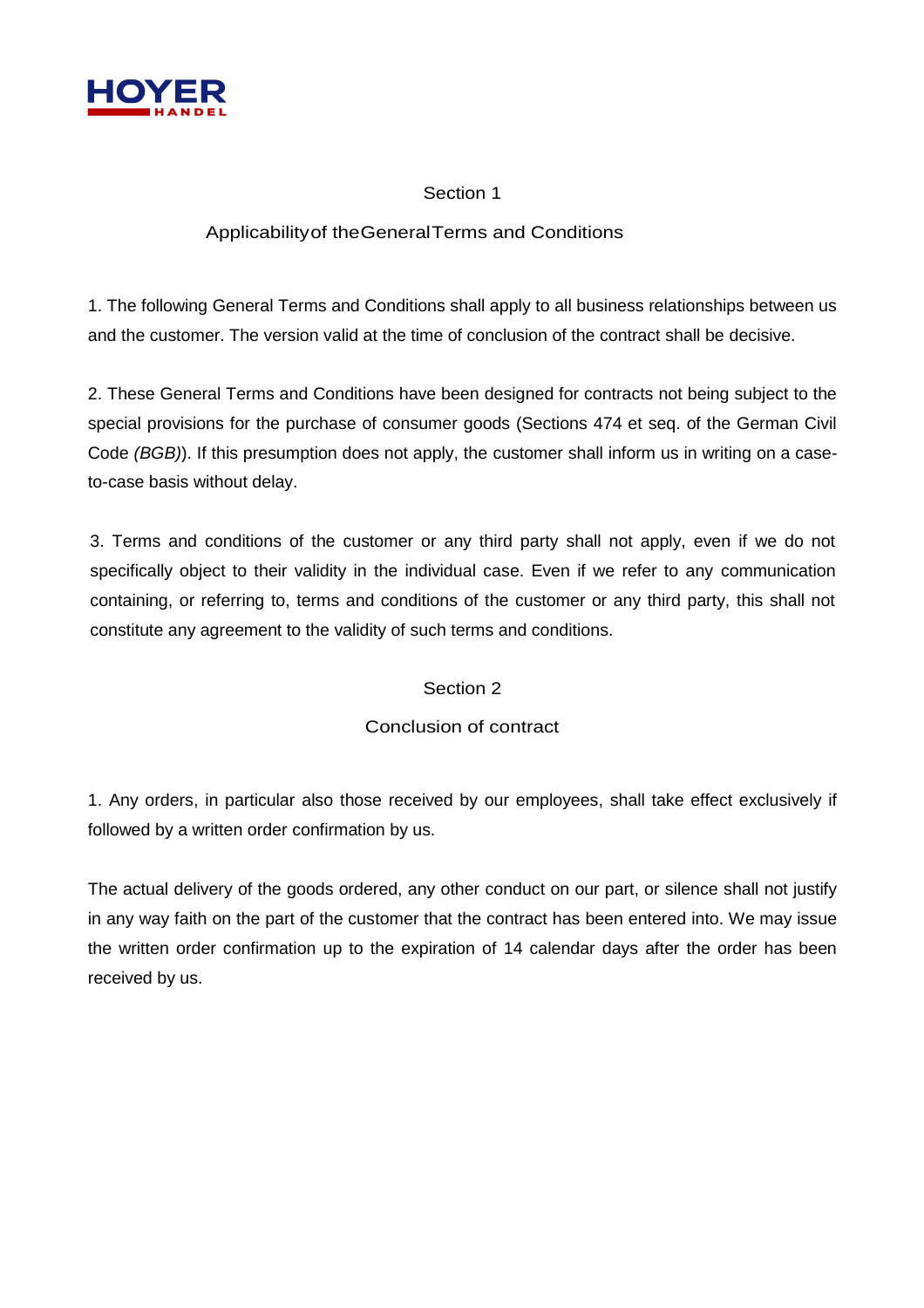

Our written order confirmation shall be decisive for the scope of the entire contractual content and, subject to short-term objections of the customer in writing, shall constitute the conclusion of a contract, even if it does not contain all items about which the customer wanted to reach an agreement, or otherwise deviates from the customer's declarations, also regarding the exclusive applicability of these General Terms and Conditions. Therefore, special requests by the customer, namely guarantees or other representations with regard to the goods or the execution of the contract, shall require explicit written confirmation in any event.

2. Our staff as well as our commercial agents or other sales agents are not authorised to waive the requirement for a written order confirmation, or make representations differing from its content, or provide guarantees. Amendments to the concluded contract shall likewise require our written confirmation.

3. The contract shall be concluded subject to the reservation not to perform or perform partially only if we ourselves are not correctly or not properly supplied. This shall only apply in the event that we are not responsible for the non-delivery.

If goods are unavailable or only partly available, the customer shall be informed immediately.

The consideration shall be refunded immediately.

4. If the customer orders the goods by electronic means, the contract text shall be stored by us and sent to the customer together with the validly included General Terms and Conditions by e-mail after the contract has been entered into.

5. We shall have the right to refuse to accept the order - e.g. after checking the creditworthiness of the customer.

#### Section 3

#### Prices

Prices shall be charged in euros. The list prices valid at the time of the order confirmation shall apply to the deliveries of goods. Additional or special services shall be invoiced separately. The prices shall be understood to be stated in euros ex works plus packaging,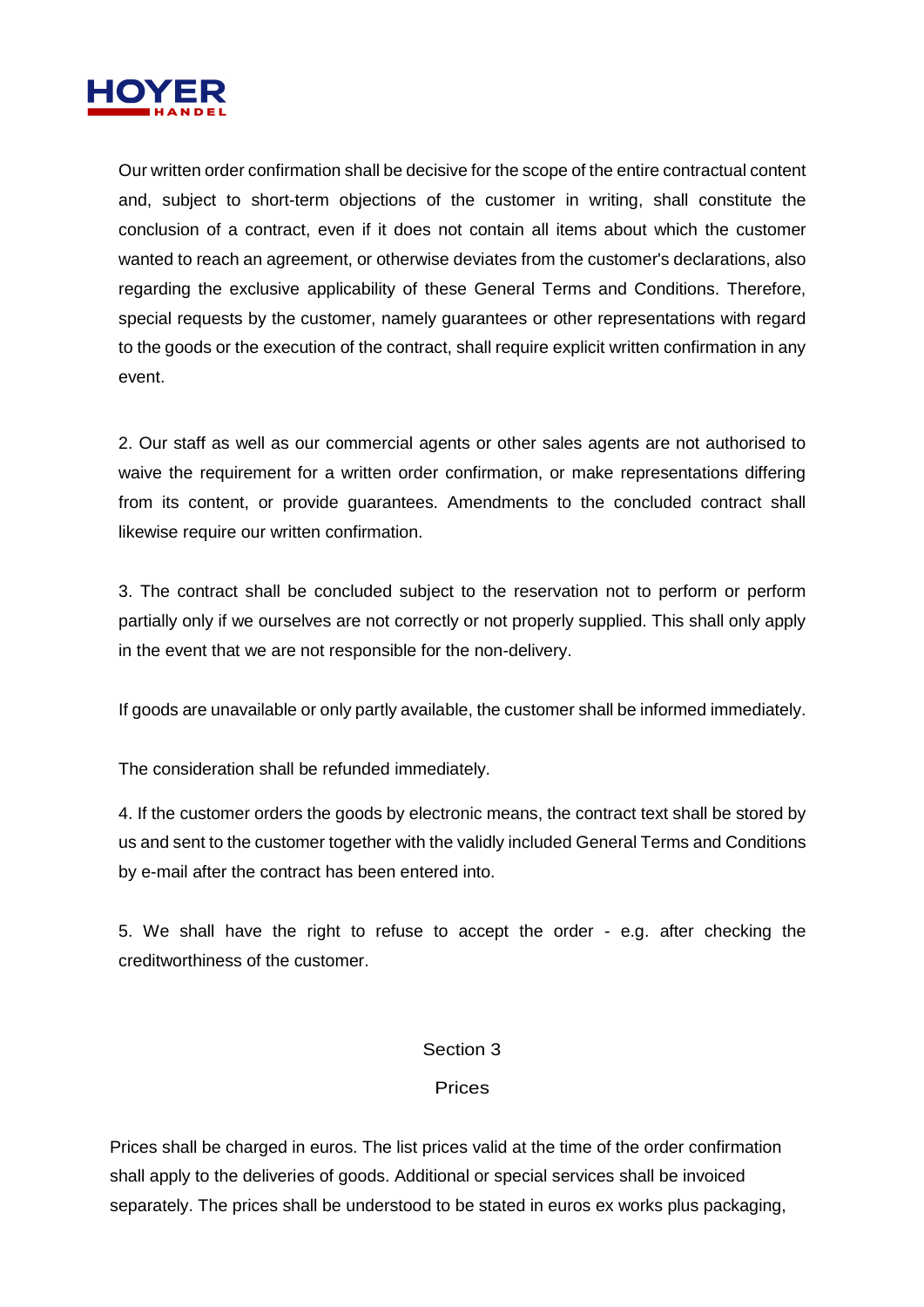

statutory VAT, customs duties in the case of exports as well as charges and other public levies.

#### Section 4

### Delivery period

Agreed delivery periods or delivery dates shall be subject to the customer obtaining in due course any documents, permissions and releases to be procured, making down-payments as a greed and fulfilling any other obligations incumbent on him in a timely manner. Furthermore, agreed delivery periods shall commence upon the date of our written order confirmation. We shall be entitled to make delivery before the agreed date.

## Section 5

Delivery, dispatch, transfer of risk, acceptance

1. We shall be obliged to supply goods of an average nature and quality under due consideration of the customary tolerances regarding type, quantity and packaging. We shall be entitled to fulfil our obligations after the agreed delivery date if the customer has been notified of the missed deadline and of the period of time for any subsequent performance, unless acceptance by the customer of such a subsequent performance is not reasonable for the customer and the customer objects to the proposed subsequent performance within a reasonable period of time. In the event of subsequent performance, we shall refund any demonstrably necessary extra costs of the customer as a consequence of the missed deadline, to the extent we are liable for damages under the provisions of Section 8.

2. Notwithstanding our rights arising from any default on the part of the customer, we may demand an extension of the delivery and service periods or postponement of the delivery and service dates by the period of time during which the customer fails to meet his contractual obligations towards us.

3. We shall only be entitled to partial deliveries if

• the partial delivery is useful for the customer with regard to the contractually intended use,

• delivery of the remaining goods ordered is ensured, and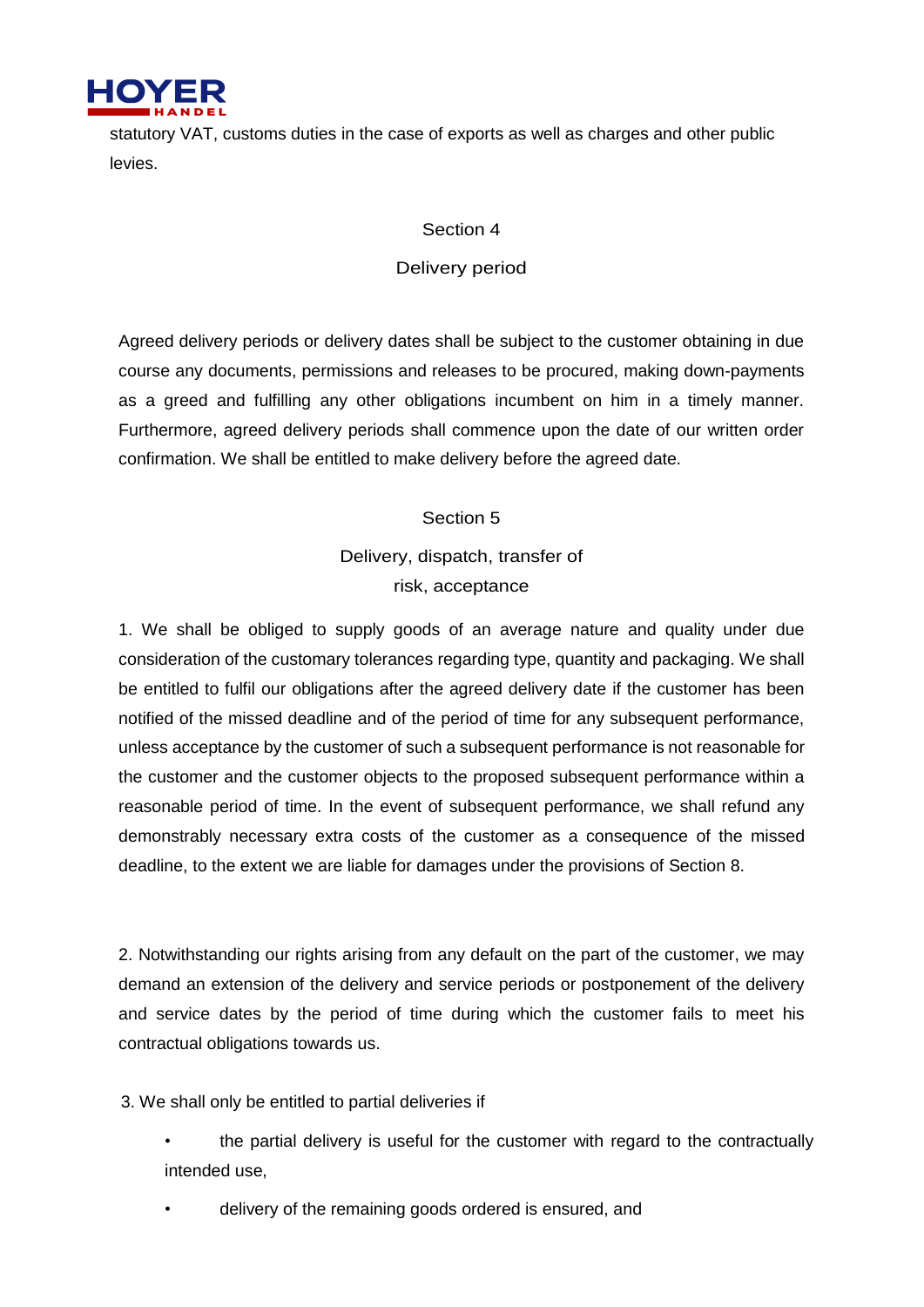

• the customer does not incur significant additional expense or additional costs as a result thereof (unless we declare to bear such costs).

4. We may determine the dispatch route and the company commissioned with the dispatch in our discretion, provided the customer does not issue relevant instructions. Any costs incurred as a result of such instructions shall be charged separately.

5. Even if goods are not clearly marked and identified, the risk shall pass to customer not later than at the time the delivery item is handed over to the carrier, forwarder or any other third party commissioned with shipment (the time of commencement of loading being decisive here). This shall also apply in the case of partial deliveries or where we have agreed to provide other services also (e.g. dispatch or installation). If dispatch or handover is delayed as a result of a circumstance attributable to the customer, the risk shall pass to the customer as of the date on which the delivery item is ready for dispatch and the seller has notified the ordering party of this readiness.

6. Clauses, such as "Delivery free ..." or clauses of a similar type shall merely result in an adjustment of the transport costs, but will not alter the above provision governing the transfer of risk.

7. The customer shall bear any storage costs after the transfer of risk. If stored by the seller, the storage costs shall amount to [0.25]% of the invoice amount of the delivery items to be stored per full week. The assertion of, and furnishing proof for, additional or lower storage costs shall remain reserved.

8. The consignment shall be insured by us against theft, breakage, transport, fire and water damage or other insurable risks only upon the express request by the customer.

9. We shall not be obliged to take back from the customer any packing material (transport, sales or other packing materials).Notwithstanding any statutory provisions, the customer shall at his own cost procure for the re-use, recycling of materials or disposal as may be required otherwise. The above provision shall apply irrespective of whether, or not, the packaging is invoiced separately to the customer.

10. To the extent an acceptance needs to take place, the purchase item shall be deemed accepted if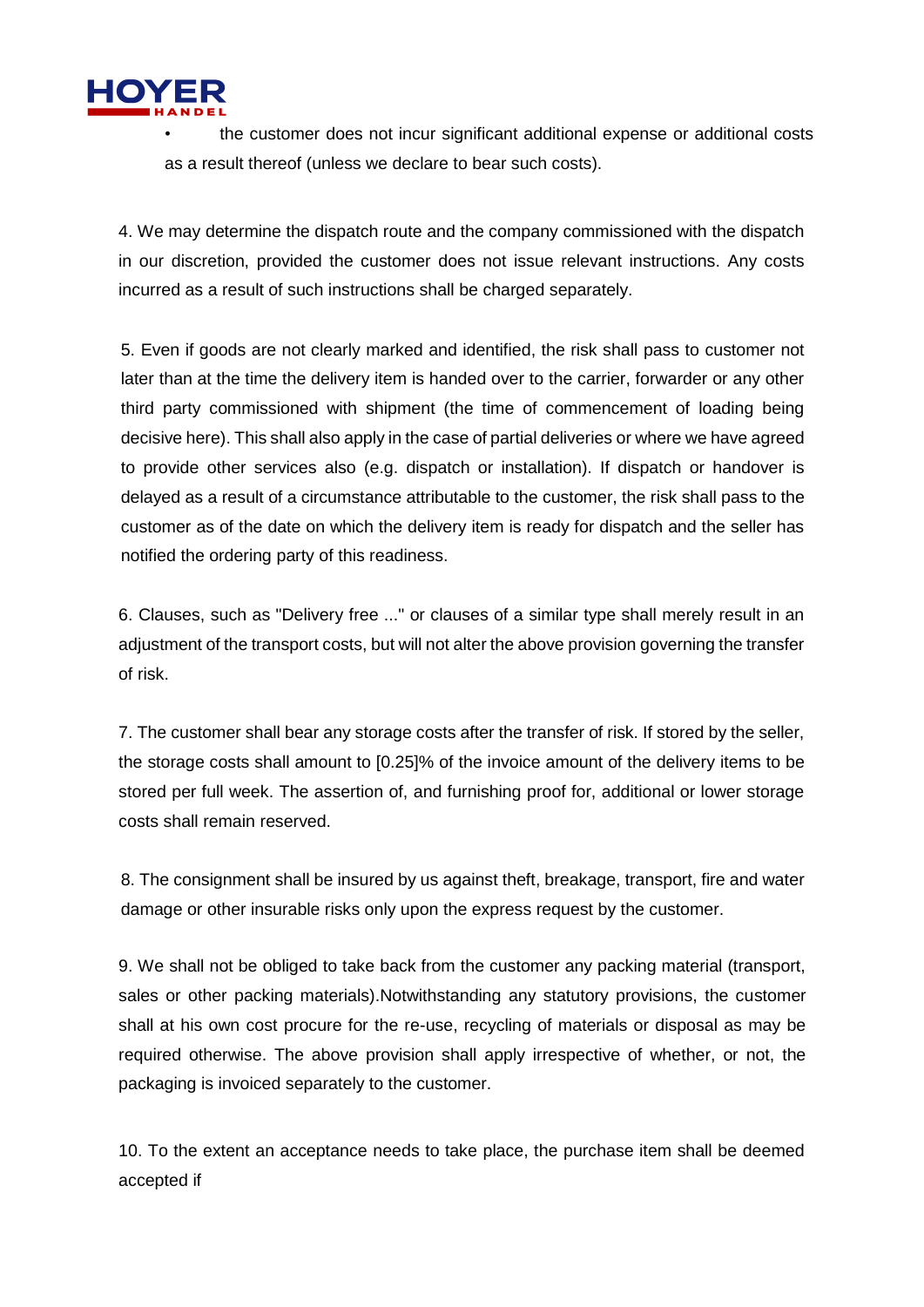

• delivery is completed and, to the extent installation is also owed by us, installation is completed,

• upon our information of the contractor about it with a reference to the acceptance fiction pursuant to this Section 5 (9) and request for acceptance by him, [twelve] working days have lapsed since delivery or installation, or the customer has started to use the purchase item (e.g. has commissioned the delivered equipment) and in this case [six] working days have lapsed since delivery and installation; and

• the customer has failed to accept the purchase item within this period for reasons other than a defect we have been notified of that renders the use of the purchase item impossible or significantly impairs its use.

#### Section 6

## Payment

1. The invoice shall be issued on the day of dispatch.

2. Payments shall be made within 30 days from the date of invoice, unless other conditions of payment have been explicitly agreed.

Payments shall be made in euros without deductions and free of expenses and other costs via the bank indicated by us. Unconditional crediting to the bank account shall be decisive for the punctuality of payment. Our staff, commercial agents or other sales agents shall not be entitled to receive payments.

The right to assign claims shall be reserved.

If the customer defaults on payment, we shall have the right to charge interest for default in an amount of 9 percentage points above the base interest rate. The right to claim further damages for default shall remain reserved.

If agreed instalments are not paid in due time, the remaining amount shall become due immediately.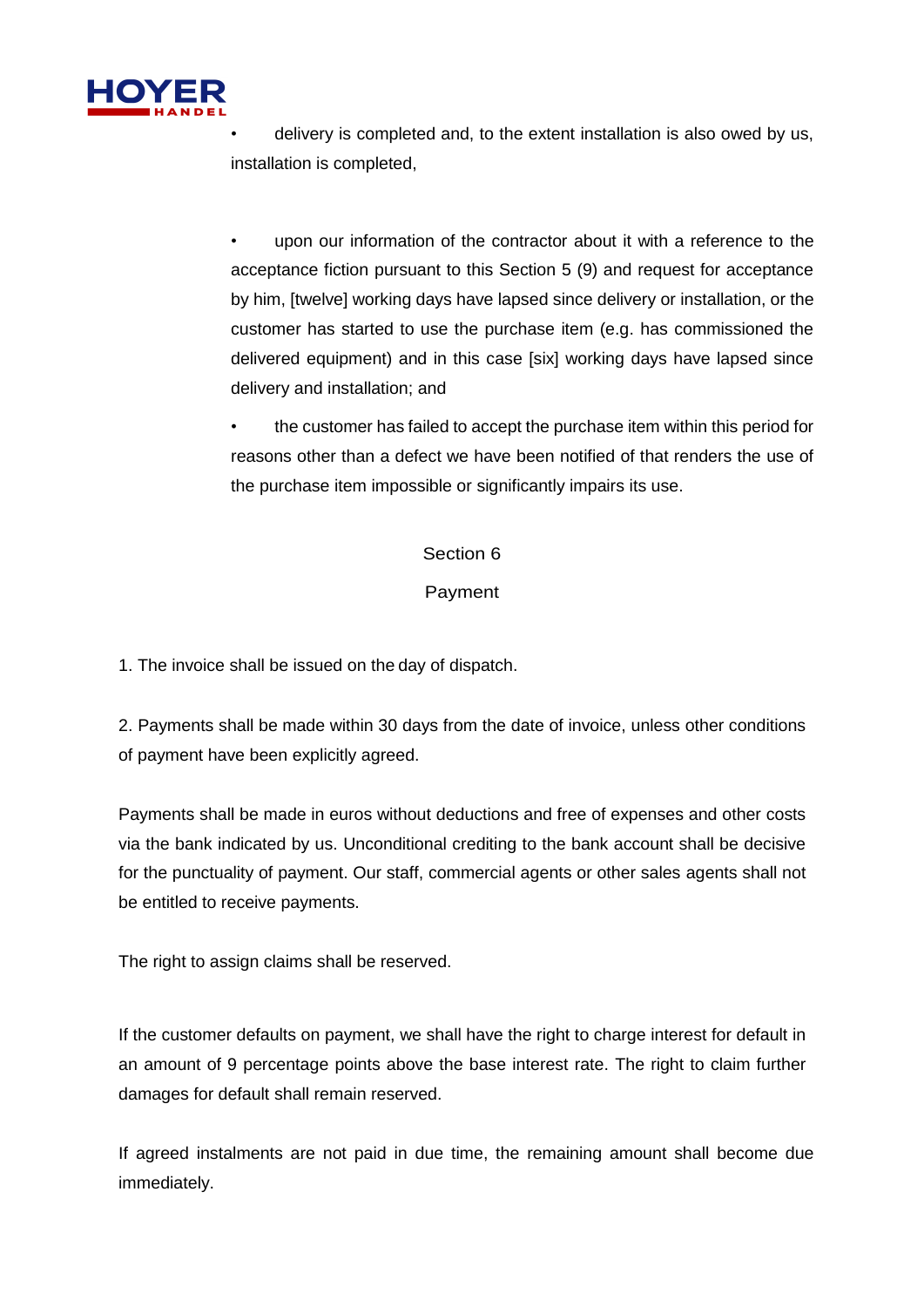

The customer shall be entitled to offset only if his counterclaims are legally established or have been recognised by us in writing.

We shall be entitled to make deliveries or provide services still outstanding only against payment in advance or against the provision of security if, after the conclusion of the contract, circumstances become known to us which are of a nature suitable to considerably reduce the customer's credit worthiness and which jeopardise payment by the customer of our outstanding demands from the relevant contractual relationship (including from other individual orders to which the same framework agreement applies).

Delivery of further goods ordered shall be suspended until, first, the other claims from the business relationship have been fully met and an advance payment of the purchase price has been made for the newly ordered goods.

#### Section 7

## Retention of title

1. The retention of title as agreed below serves to secure all our present and future claims against the customer from the supply relationship between the contracting parties (including any balance receivables from a current account agreement restricted to this supply relationship).

2. The goods supplied by us to the customer shall remain our property until any secured claims have been paid in full. Both the goods and all other goods taking the place of them pursuant to the provisions below, which shall also be subject to retention of title, are hereinafter referred to as "reserved goods".

3. The customer shall store the reserved goods free of charge for us.

4. The customer shall be entitled to process and sell the reserved goods in the ordinary course of business until the realisation event occurs (Section 9). Pledging and transfer by way of security shall not be permitted.

5. If the goods delivered are processed by the customer, it is agreed that they are processed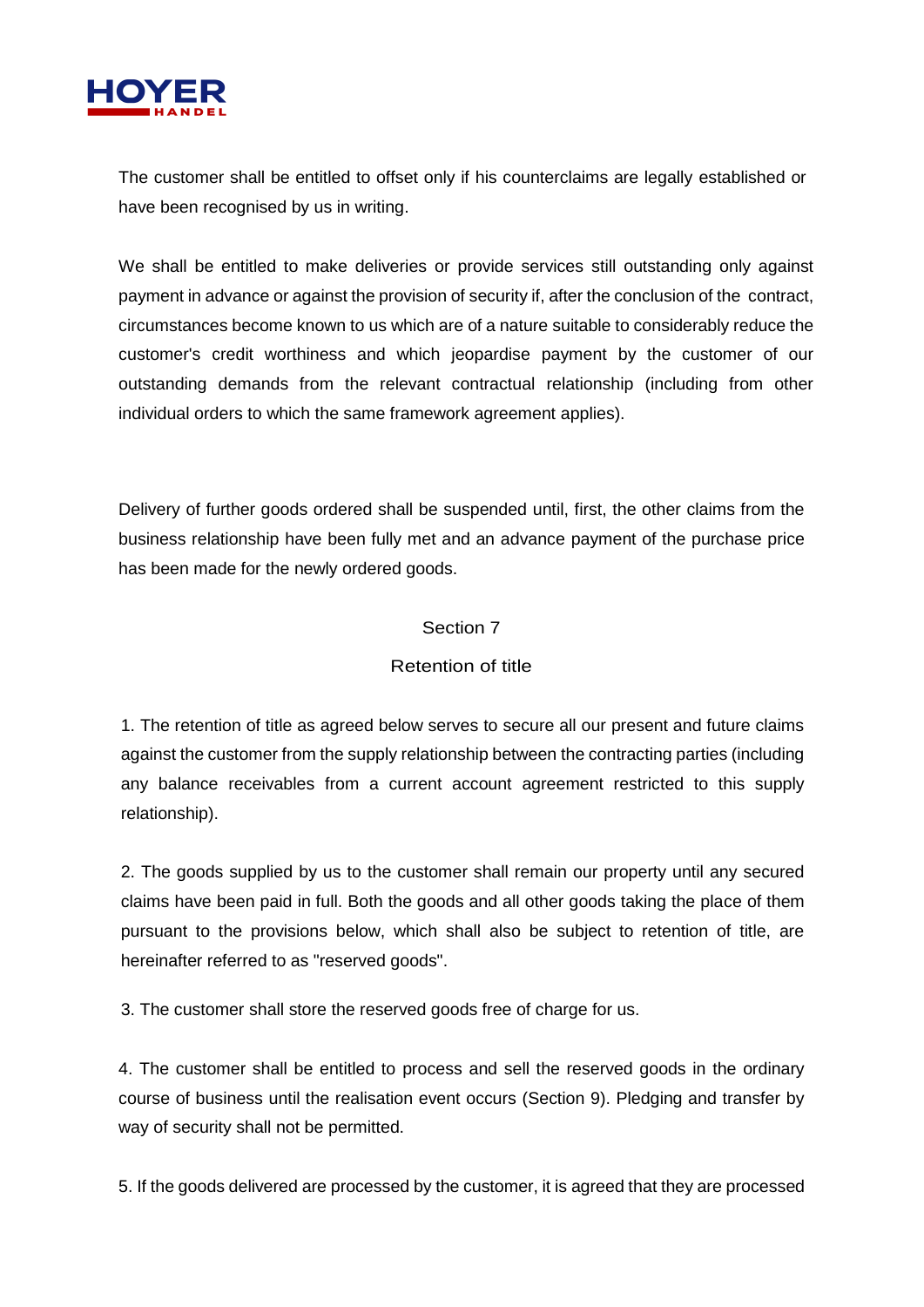

on our behalf and for our account as the manufacturer and we directly acquire ownership or - if processing involves materials provided by several owners or the value of the processed item exceeds that of the goods delivered - co-ownership (fractional ownership interest) of the newly created item based upon the proportion of the value of the reserved good to the total value of the newly created item. In the event that no such acquisition of ownership for us occurs, the customer, here and now, shall transfer for security purposes his future ownership or - in the above ratio - his co-ownership in the newly created item.

If the reserved goods are combined or inseparably mixed with other goods to form a uniform item and if one of the other goods must be viewed as the main item, we shall, to the extent this main item is the property of the customer, transfer co-ownership in the uniform item proportionally to the customer in the ratio stated in sentence 1.

6. In the case of a resale of the reserved goods, the Purchaser shall assign already now to us for reasons of security the claim against the acquirer arising therefrom - in the case of our co-ownership of the reserved goods proportionally in accordance with the share of coownership. The same shall also apply to any other claims taking the place of the reserved goods or arising with respect to the reserved goods, such as insurance claims or claims resulting from tort in case of loss or destruction. We authorise the customer revocably to collect the claims assigned to us in his own name. We may only revoke this authorisation for collection in the event of realising the value of the goods.

7. If any third party attempts to seize the reserved goods, in particular by way of attachment, the customer shall immediately notify such third party of our retention of title and inform us in order to enable us to enforce our ownership rights. If the third party is not able to refund the judicial and extrajudicial costs incurred to us in this connection, the customer shall be held liable to us therefor.

8. We shall release the reserved goods as well as any goods or claims taking the place of the reserved goods to the extent their value exceeds the amount of the secured claims by more than 50%. We shall choose the items to be released on this basis.

9. If we withdraw from the contract in case of a breach of the contract by the customer – in particular, default of payment – (realisation event), we shall have the right to demand the surrender of the reserved goods.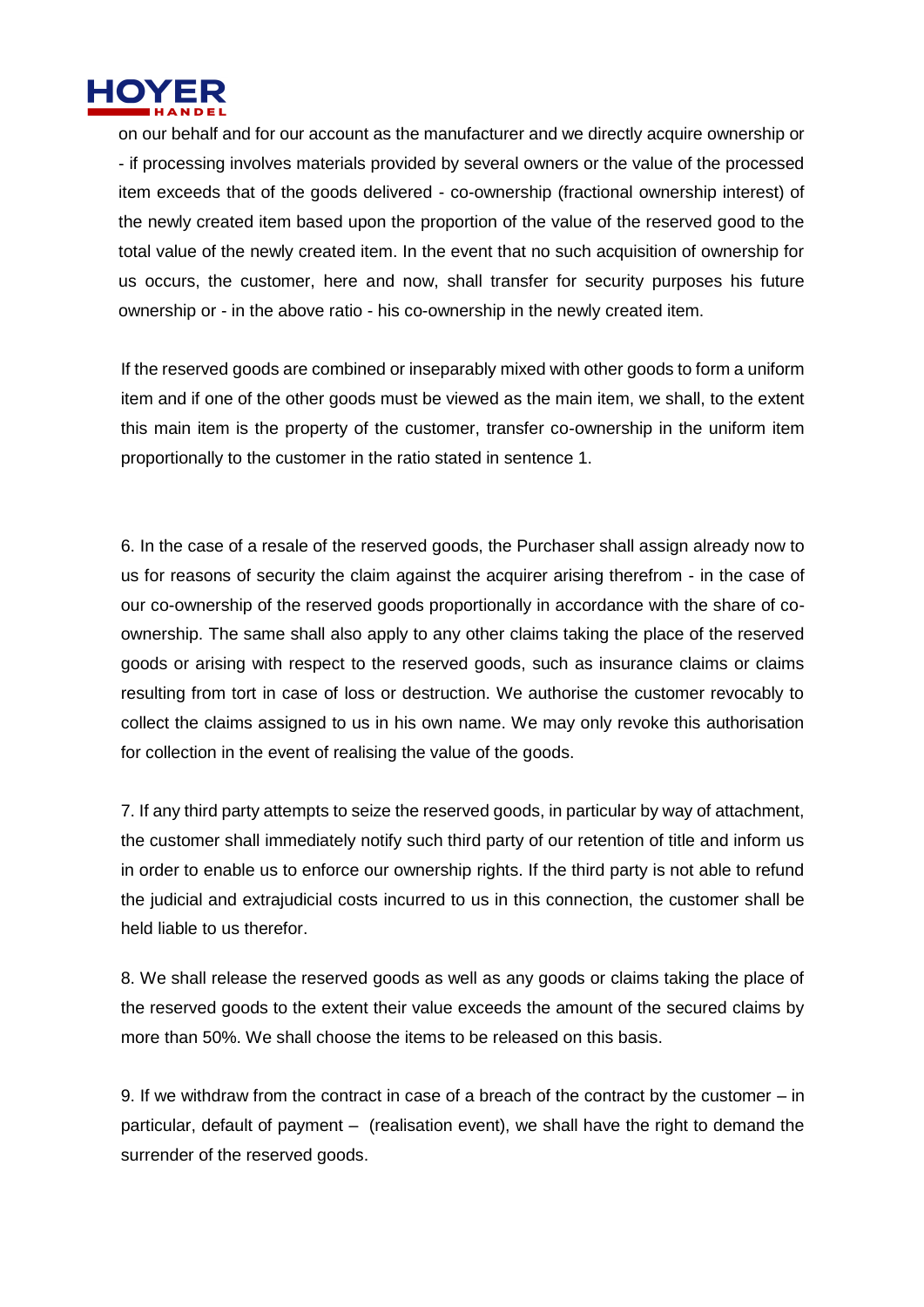

#### Section 8

## Liability for breach of warranty and liability for defects

1. Without prejudice to statutory exclusions or limitations of our responsibility, the goods shall be deemed to exhibit material defects if, under due consideration of the provisions under Section 5, they noticeably deviate from the type, quantity or quality agreed in the written order confirmation, or, in the absence of agreed quality requirements, noticeably deviate from the quality which is customary in Hamburg, or are obviously not suitable for the usage which is customary in Hamburg.

Delivery of used goods shall exclude any warranty.

2. Unless expressly stated to the contrary in the written order confirmation , we shall, in particular, not be liable for the goods being suited for a use other than the customary use or for the goods meeting further expectations of the buyer. To the extent the customer, either himself or through third parties, attempts to remove material defects without our consent, we shall be released from warranty obligations, unless such work has been performed properly.

Any guarantees or representations requested by the customer shall always be specifically identified as such in writing, including in the case of follow-up transactions. In particular, catch-phrase-like descriptions, references to generally recognised standards, the use of trademarks or quality labels, or the presentation of models or samples shall not themselves constitute the assumption of a guarantee or representation.

Our staff, commercial agents or other sales agents shall not be entitled to provide guarantees or representations or make statements as to special applications or the economic efficiency of the goods.

3. The customer shall inspect each individual delivery immediately and in every respect for visible as well as typical deviations in terms of quality, quantity or any other aspect and directly notify any deviation immediately, however not later than within one week following the receipt of the delivery, in writing by providing a detailed description of the type and scope of such deviation; otherwise, the delivery shall be deemed to have been approved. Our staff, commercial agents or other sales agents shall not be entitled to receive any notifications of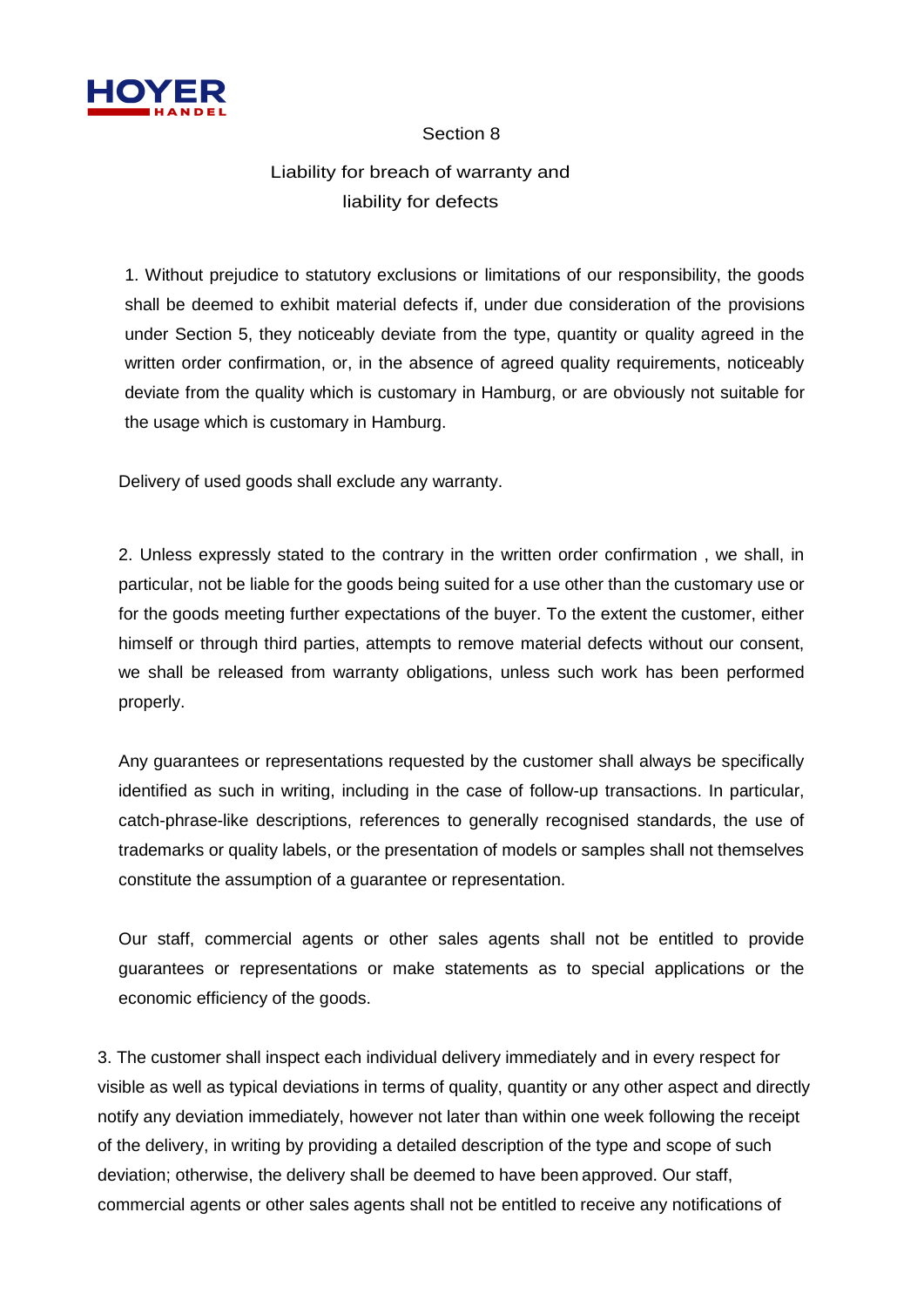

defect or make any warranty-related statements.

4. In the event of any justified complaints, the customer may demand subsequent performance from us within a reasonable period of time following the notification of defects according to the statutory provisions. In general, we fulfil our warranty obligations, at our own discretion, either by reworking or replacing the goods. We shall not be obliged to bear the expenditures incurred for performance to the extent they are increased due to the relocation of, or any modifications to, the goods, that were effected after the notification of defects was sent. Minor defects shall not constitute a right to withdrawal for the customer. If the customer chooses damages, the limitations of liability according to Section 10 of these General Terms and Conditions shall apply.

4. Hidden defects shall be advised to us in writing within a period of one week after they have been detected. The timely dispatch shall be sufficient to observe the deadline.

5. The customer shall have the full burden of proof for all pre-requisites for the claim, in particular for the defect itself, for the time when the defect was determined and for the timely notification of the defect.

6. Any claims of the customer on account of the delivery of defective goods shall become statute-barred one year after the commencement of the statutory period of limitation. This shall not affect claims for damages due to wilful intent or gross negligence and, furthermore, claims from culpable injury to life, body or health.

#### Section 9

#### **Withdrawal**

1. In addition to the provisions under Section 8 and with due consideration of the relevant statutory provisions, the customer shall be entitled to withdrawal if the performance incumbent on us has become impossible, we are late with the fulfilment of principal contractual obligations or have otherwise violated in a material manner duties under this contract and the delay or the violation of duty is attributable to us according to Section 10.

2. Without prejudice to further legal rights, we shall be entitled to withdraw from the contract without compensation if the customer objects to the applicability of these General Terms and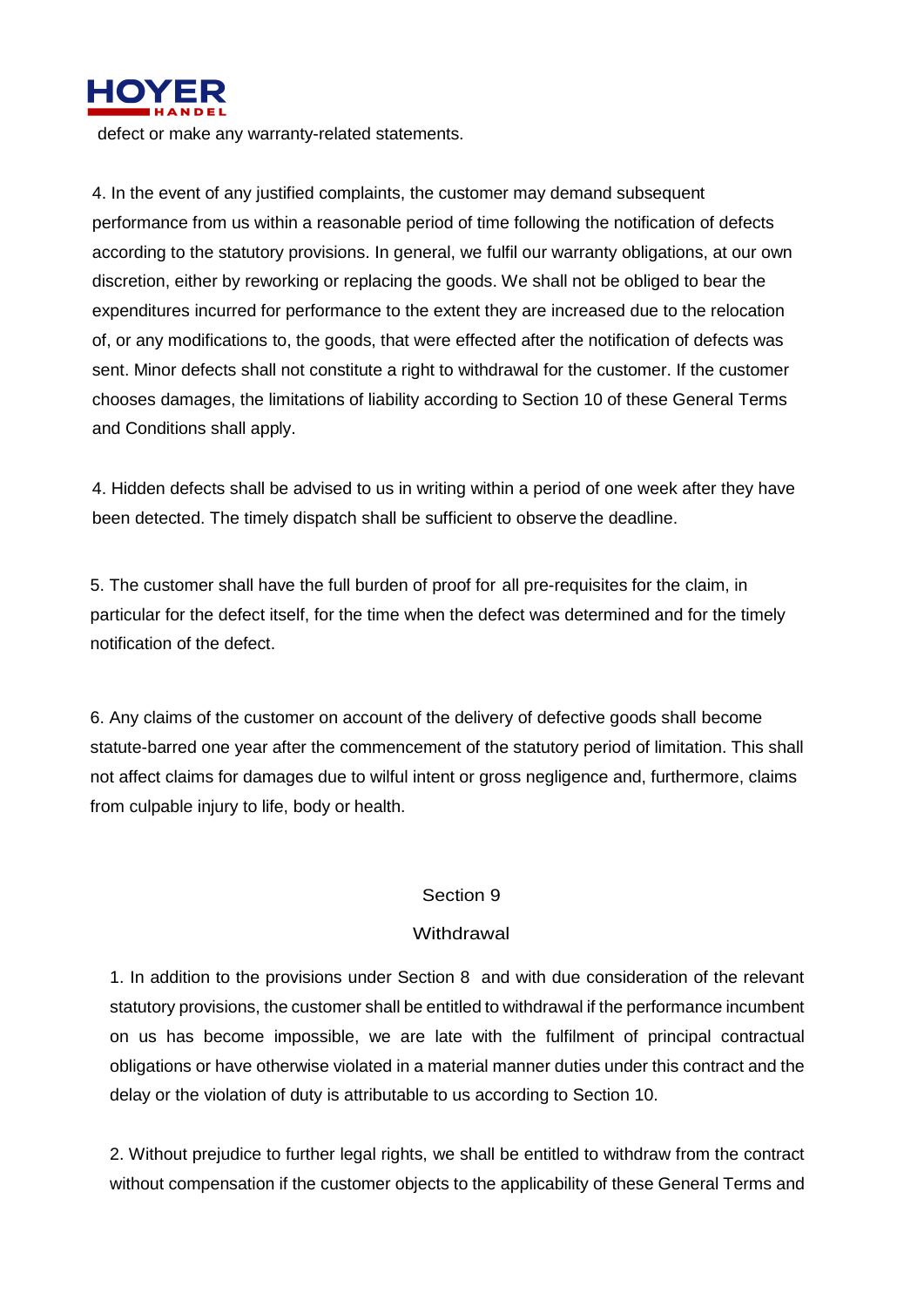

Conditions, if the special provisions for the purchase of consumer goods (Sections 474 et seq. of the German Civil Code *(BGB)*) take effect, if insolvency proceedings are instituted against the assets of the customer, if the customer does not meet fundamental obligations owed towards us or any third party without providing a justifiable reason, if the customer provides incorrect information about his creditworthiness, if we, through no fault on our part, are not supplied correctly or in a timely manner, or if fulfilment of our performance obligations is no longer possible for us for other reasons with an amount of funds that is reasonable giving consideration to our own interests and the justified interests of the customer apparent at the time the contract was entered into, as well as, in particular, the agreed consideration.

#### Section 10

#### **Damages**

1. Our liability for damages on whatever legal grounds, especially on the grounds of impossibility, default, defective or incorrect deliveries, breach of contract, infringement of duties during contract negotiations and tort, to the extent such liability depends on fault, shall be limited according to this Section 10.

2. We shall not be liable in the case of simple negligence of our bodies, legal representatives, employees or other vicarious agents, unless material contractual obligations are violated. Material contractual obligations shall be deemed to be the obligation to deliver and install the delivery item in a timely fashion, its freedom of defects of title and of such material defects which impair its functionality and fitness for use more than insignificantly, as well as advisory, protective, custodial and duty of care obligations that are intended to enable the customer to use the delivered item in the contractually agreed manner or the purpose of which is to protect the body or life of the staff of the customer or his property against considerable damage.

3. To the extent we are liable for damages on the grounds of and in accordance with Section 10 (2), this liability shall be limited to damage we have foreseen as a potential consequence of a breach of contract at the time when the contract was concluded or which, by applying due care and attention, we should have foreseen. Furthermore, indirect loss and consequential damage due to defects of the delivered item shall only be subject to compensation to the extent that such damage can be typically expected when the delivered item is used in conformity with its intended purpose.

4. In case of any liability for ordinary negligence, our liability for material damage and further financial loss resulting therefrom shall be limited to EUR 10 million per claim (corresponding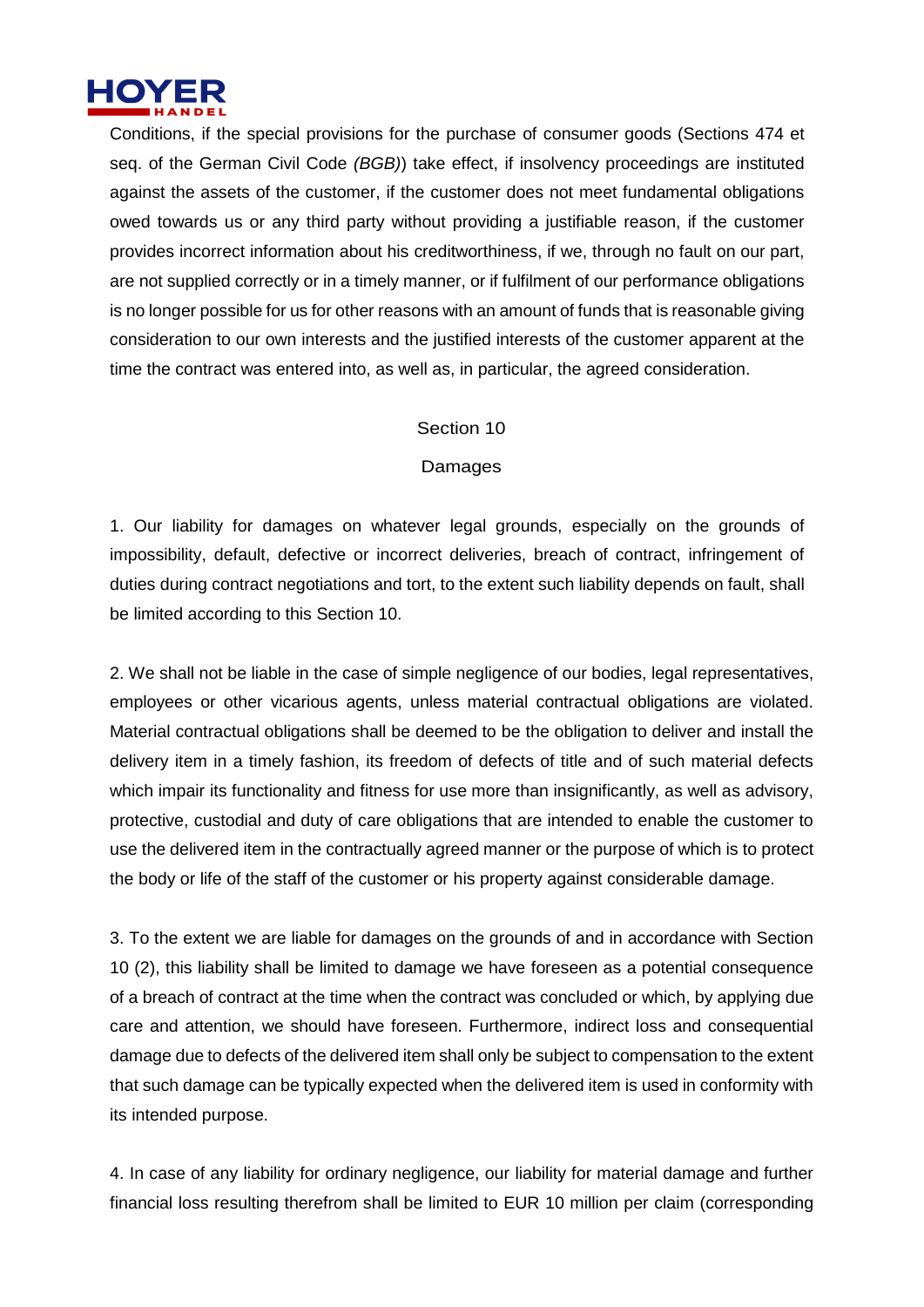

to the current sum insured of the product liability insurance or third-party liability insurance), even if material contractual obligations are violated.

5. The above exclusions and limitations of liability shall equally apply in favour of our bodies, legal representatives, employees and other vicarious agents.

6. If we provide technical information or are active in a consulting capacity and such information or consultation is not included in the owed and contractually agreed scope of supply and services, this shall be deemed free of charge and excluded from any liability.

7. The restrictions of this Section 10 shall not apply to our liability for intentional conduct, for guaranteed characteristics, for violation of life, limb or health or according to the German Product Liability Act *(Produkthaftungsgesetz)*.

8. Notwithstanding any further legal or contractual claims, the customer shall be obliged to pay damages to us as follows:

In the event of any late receipt of payment, the customer shall reimburse the legal costs for court and extra-judicial legal pursuit as well as interest amounting to 9 percentage points above the base interest rate.

Subject to evidence from the customer that a loss has not been suffered, or has been suffered only in a markedly lower amount, we shall be entitled in the case of delayed receipt or an agreed demand of delivery not made by the customer and after having set a reasonable grace period, to claim damages of a flat amount of 15% of the relevant delivery value without furnishing proof.

#### Section 11

## Proprietary rights and copyrights for documents

We reserve our proprietary rights and copyrights to data carriers of any kind (e.g. hard disks, CD-ROMs), presentations , PDF files, displays and other documents. They shall not be made accessible without our express written consent and shall be returned to us at our request without delay together with any copies and transcripts made therefrom.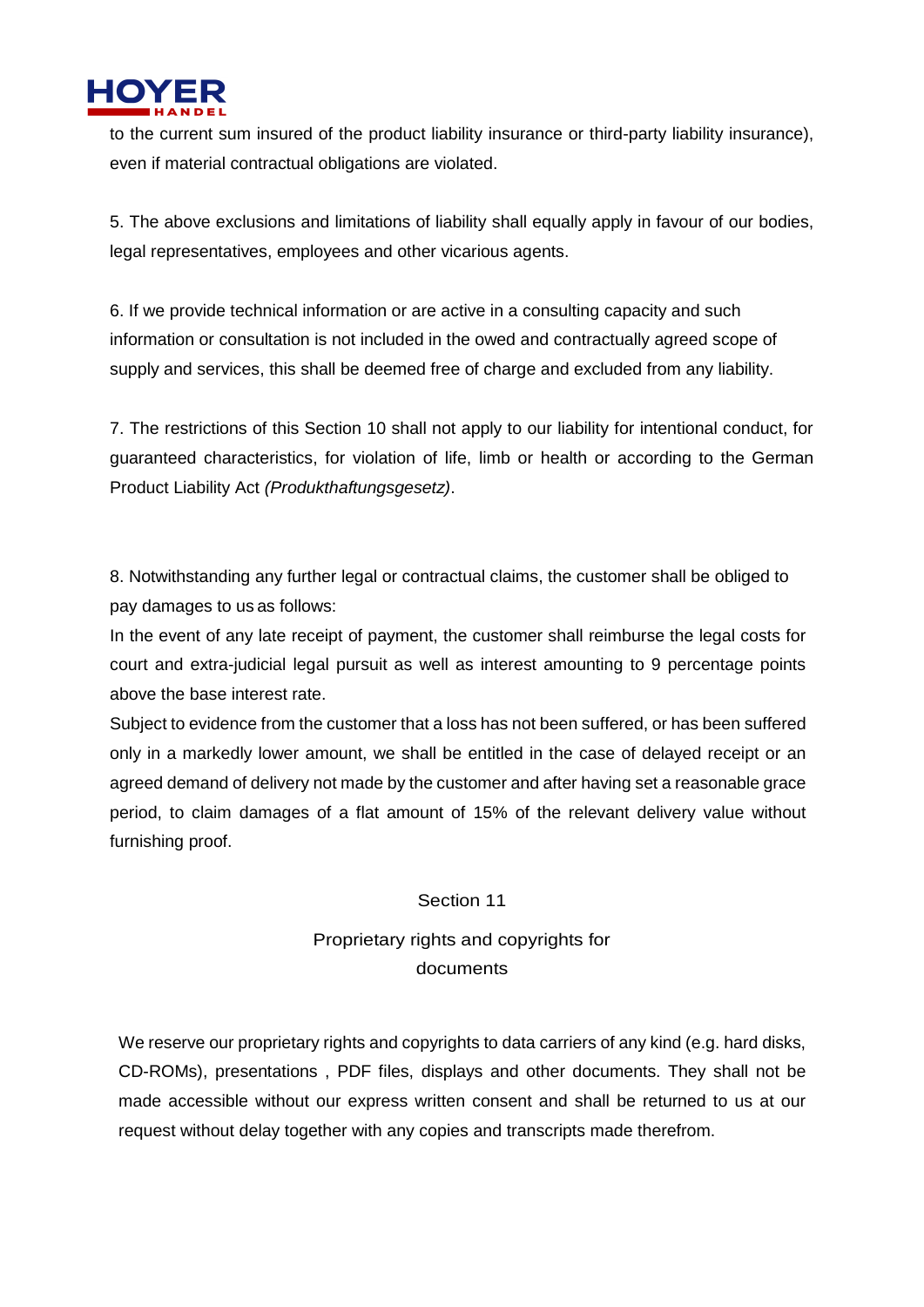

### Section 12 Industrial property rights

- 1. We represent according to this Section 12 that the delivery item is free of any third-party industrial property rights or copyrights. Either contracting party shall inform the other contracting party without delay in writing if claims are asserted against it on the grounds of a violation of any such rights.
	- 2. If delivery item violates an industrial property right or copyright of any third party, we shall, at our discretion and our own expense, modify or exchange the delivery item such that no third-party right is violated any longer, while the delivery item continues to fulfil the contractually agreed functions, or procure the right of use for the customer by concluding a licence contract. If we do not succeed to do so within a reasonable period of time, the customer shall be entitled to withdraw from the contract or reasonably reduce the purchase price. Any claims for damages of the customer shall be subject to the restrictions of Section 10 of these General Terms and Conditions of Delivery.
	- 3. If products of other manufacturers delivered by us infringe rights, we shall, at our own discretion, assert our claims against such other manufacturers and sub-suppliers for the account of the customer, or assign them to the customer. Claims against us shall only exist in these cases pursuant to this Section 12 if legal enforcement of the above claims against the manufacturer and sub-suppliers was unsuccessful or is futile, for example, due to insolvency.

## Section 13

Customer within the meaning of our General Terms and Conditions shall be any person receiving our products, whether such person purchases or orders such products.